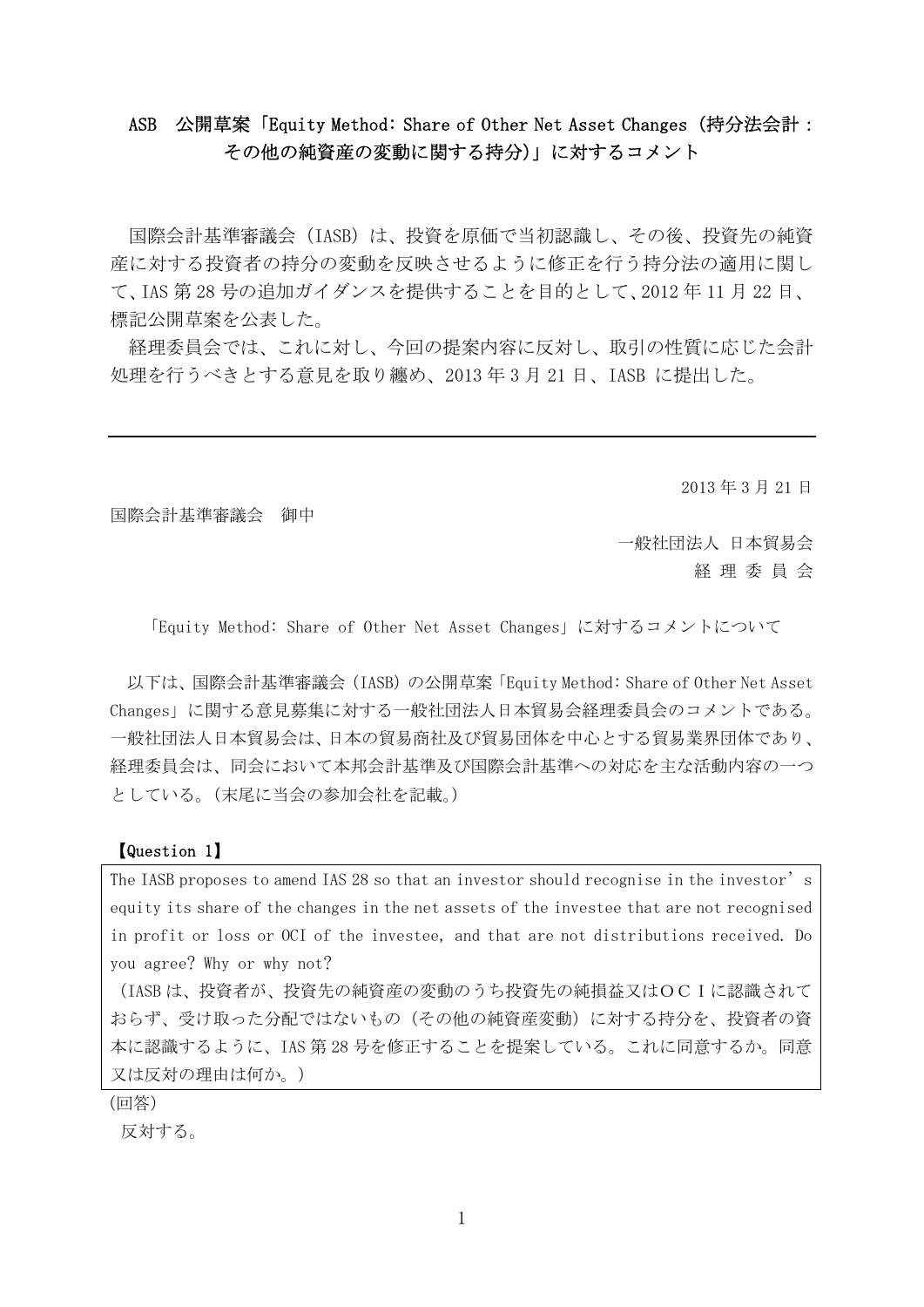(反対の理由)

「その他の純資産変動」の事由は多岐にわたるため、取引の性質に応じて会計処理すべきと 考えられることから(下記※参考情報参照)、「その他の純資産変動」をすべて投資者の資 本として認識することに同意しない。

※参考情報

【区分1】投資者の投資先に対する持分比率が変動(増加又は減少)する取引

- 持分比率の変動に応じて、持分比率の増加の場合は追加取得、持分比率減少の場合は一部 売却として会計処理を行う。
- (IFRS 解釈指針委員会が IASB に提案した会計処理。米国会計基準における処理とも整合  $(ASC323-10-35)$   $\circ$  )

【区分2】投資者の投資先に対する持分比率が変動しない取引

当区分については、資本、OCI、純損益という 3 つのカテゴリーのいずれかで会計処理 を行うべきことについて議論したが、どのカテゴリーにすべきか、という最終的な結論に は至らなかった。

従い、当該【区分2】について現状の実務に不統一がある点を改善するよう、適切な指針 の検討を願いたい。また、当該【区分2】について資本取引に統一する場合には、IAS 第 1 号、IFRS10 と整合させるための必要な改正を行うことも合わせて検討願いたい。

#### 【Question 2】

The IASB also proposes that an investor shall reclassify to profit or loss the cumulative amount of equity that the investor had previously recognised when the investor discontinues the use of the equity method. Do you agree? Why or why not? (IASB は、投資者が持分法の使用を中止する時に、過去に認識した資本の累計額を純損益に 振り替えることも提案している。これに同意するか。同意又は反対の理由は何か。)

(回答)

反対する。

質問 1 においてそもそも反対であるため、投資者が持分法の使用を中止する時に、過去に認 識した資本の累計額のすべてを純損益に振り替える、という本提案にも反対する。

(反対の理由)

本提案は、いったん資本として処理したものについて純損益に振り替える処理を行うもので あるが、これは資本取引と損益取引を区別するという基本原則を逸脱するものである。すな わち、OCI 項目ではない、純損益にリサイクルされる資本項目が IFRS に新たに追加される ことになるため、概念フレームワークにおいて、その概念的な位置づけを整理し、根拠を示 すべきであるところ、それらがなされないままに提案が行われているため、財務諸表の作成 者としては本提案の内容を検討することができない。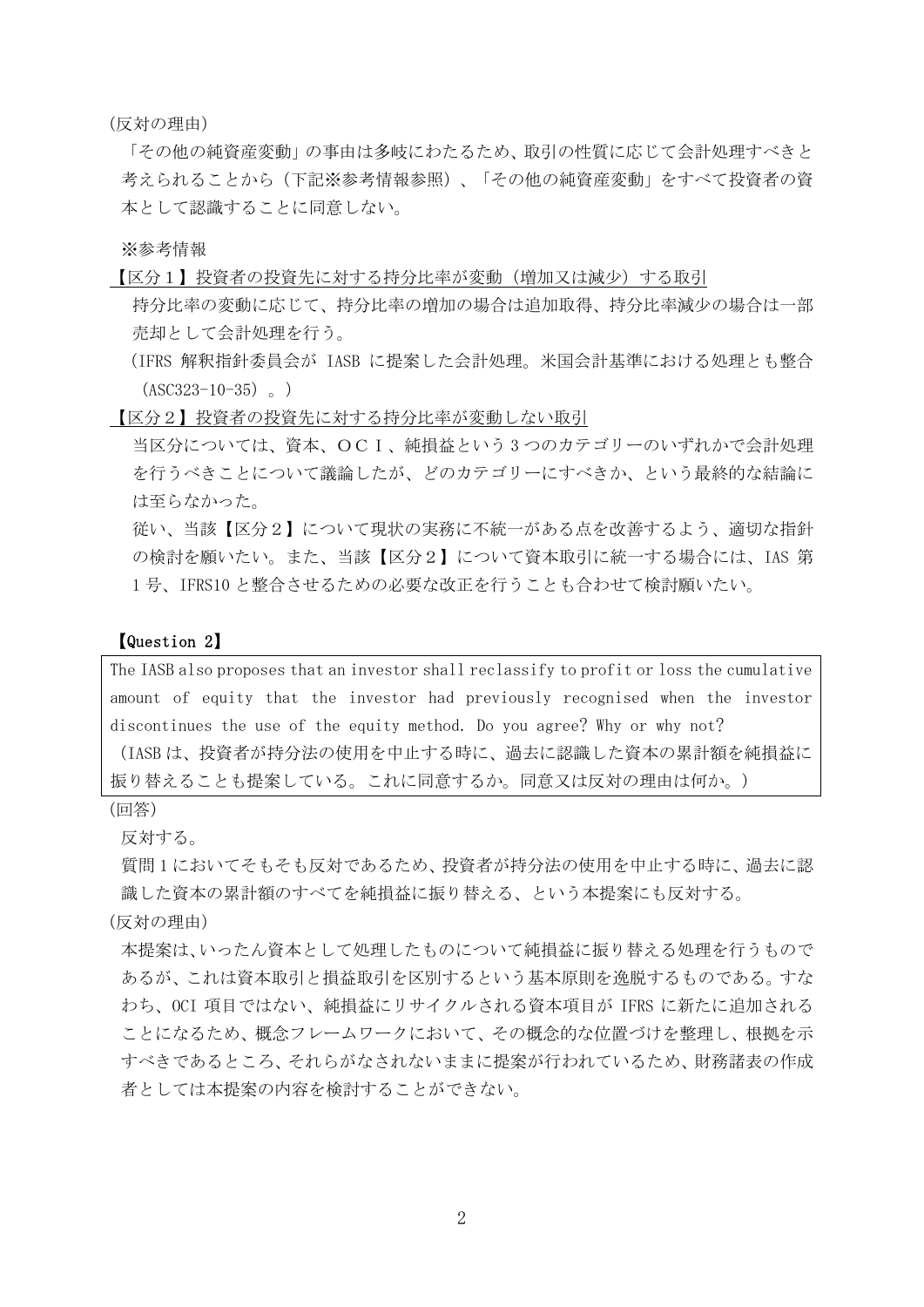【Question 3】

Do you have any other comments on the proposals? (提案について他にコメントはあるか?)

「発効日及び経過措置」につき、以下コメントする。

上述の通り今回の提案自体に反対であるが、万一本件提案に沿って IAS 第 28 号を修正する としても、実務負担を考慮し、将来に向かってのみ適用する(遡及適用はしない)ことと していただきたい。遡及適用の強制に反対する理由は、以下 2 点である。

- 1. 「その他の純資産の変動」を伴う取引は多岐にわたっており、すべての取引について遡 及修正することは実務上困難である。
- 2. 本提案は理論的な問題を含むものの、実務のばらつきに「短期的」に対処するための限 定的な改訂と位置付けられていることに鑑みれば、遡及適用を強制することはやや行き 過ぎであると思料される。

以 上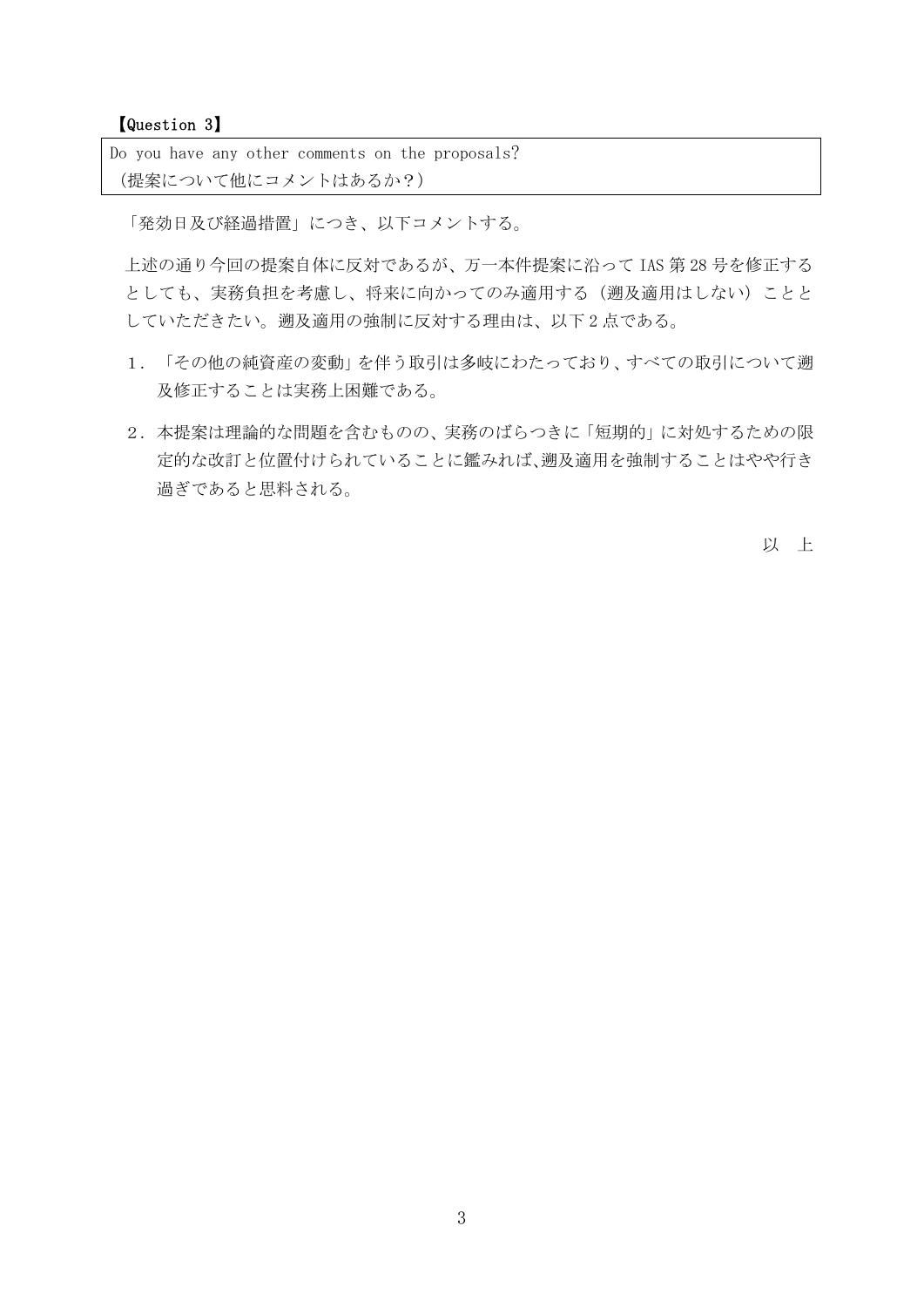#### 一般社団法人日本貿易会

〒105-6106 東京都港区浜松町 2-4-1 世界貿易センタービル 6 階 URL http://www.jftc.or.jp/

#### 経理委員会委員会社

CBC 株式会社 蝶理株式会社 阪和興業株式会社 株式会社日立ハイテクノロジーズ 稲畑産業株式会社 伊藤忠商事株式会社 岩谷産業株式会社 JFE 商事株式会社 兼松株式会社 興和株式会社 丸紅株式会社 三菱商事株式会社 三井物産株式会社 長瀬産業株式会社 野村貿易株式会社 神栄株式会社 双日株式会社 住金物産株式会社 住友商事株式会社 豊田通商株式会社 ユアサ商事株式会社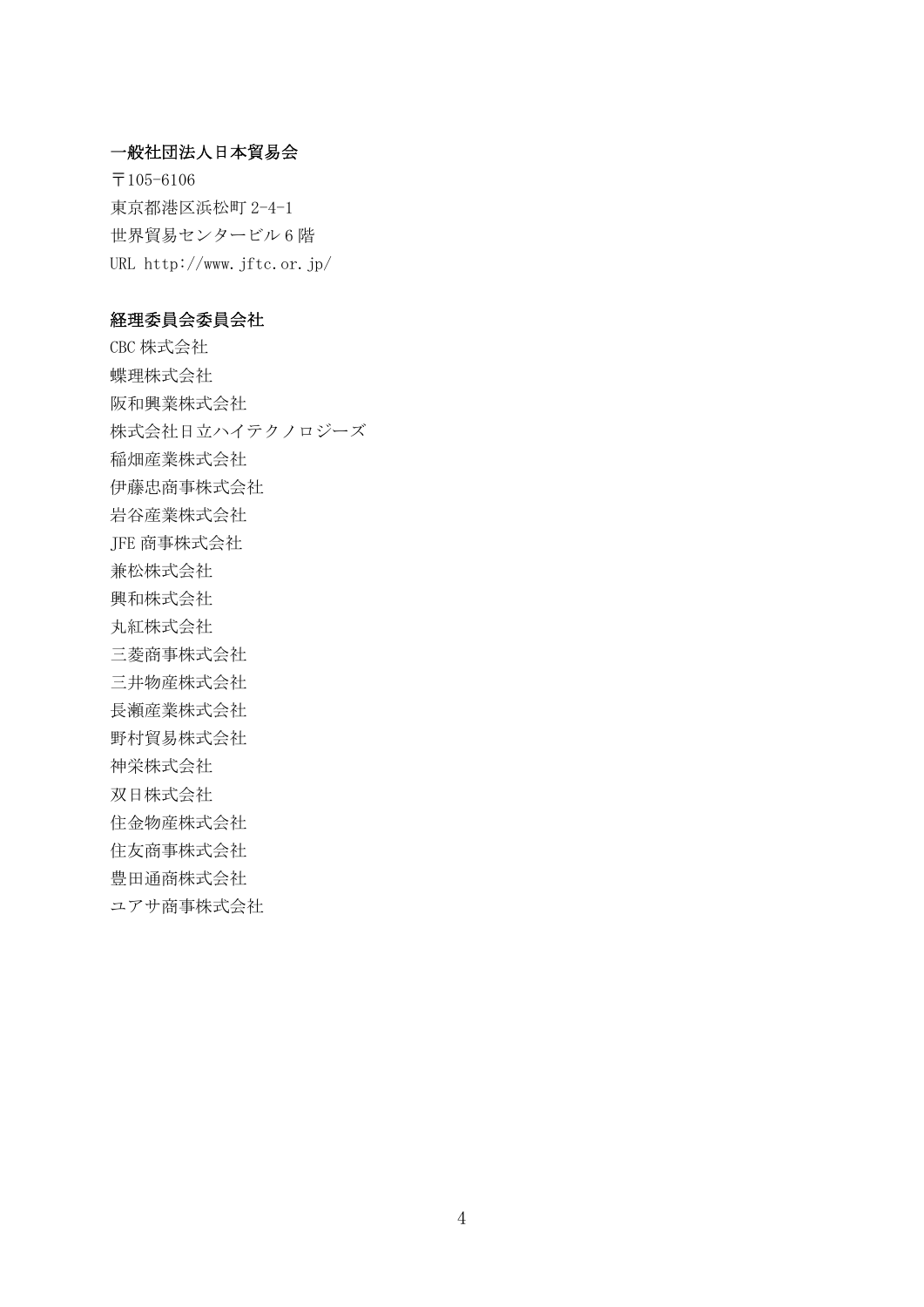Document No. 319 21 March , 2013

Accounting & Tax Committee Japan Foreign Trade Council, Inc.

To the International Accounting Standards Board

## Comments on "Equity Method: Share of Other Net Asset Changes"

The following are the comments of the Accounting & Tax Committee of the Japan Foreign Trade Council, Inc. (JFTC) made in response to the solicitation of comments regarding the International Accounting Standards Board Exposure Draft "Equity Method: Share of Other Net Asset Changes". The JFTC is a trade-industry association with trading companies and trading organizations as its core members, while the principal function of its Accounting & Tax Committee is to respond to developments in domestic and international accounting standards. (Member companies of the Accounting & Tax Committee of JFTC are listed at the end of this document.)

## Question 1

Response:

We do not agree with the proposal.

Reasons for Disagreement:

As possible causes of other net asset changes are wide-ranging, accounting treatment should be based on the characteristics of transactions (see reference information below). Therefore, we do not agree with recognizing all other net asset changes in the investor's equity.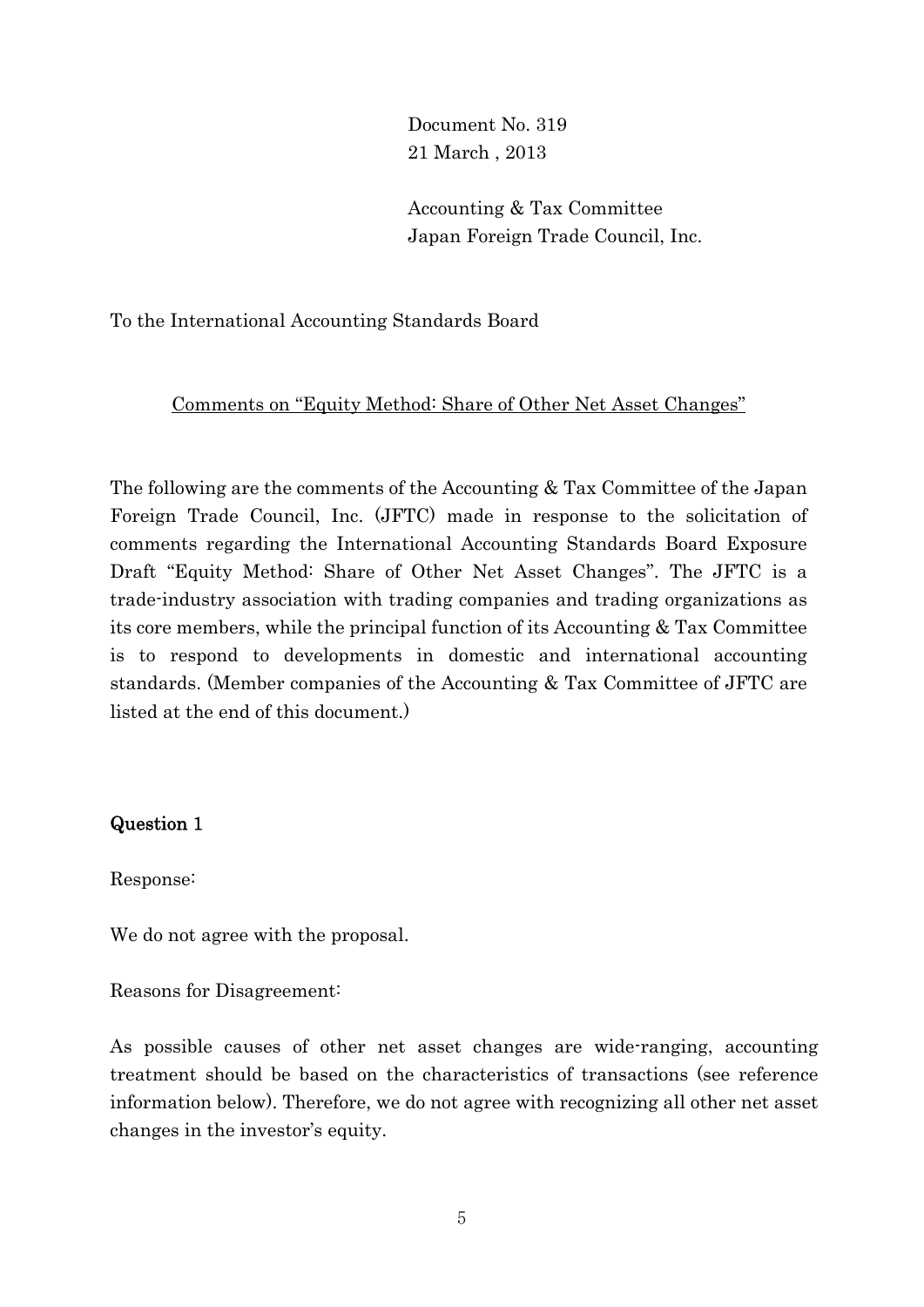## \* Reference information

[Accounting treatment for classification 1]

 Transactions resulting in changes (increase or reduction) in an investor's ownership interest in the investment

With respect to changes in ownership interest, an increase in ownership interest should be accounted for as an incremental purchase of the investment, and a reduction in ownership interest should be accounted for as a partial disposal.

(Accounting treatment proposed to the IASB by the IFRS Interpretations Committee, which is consistent with treatment under US GAAP [ASC 323-10-35].)

[Accounting treatment for classification 2]

 Transactions resulting in no change in an investor's ownership interest in the investment

In this classification, discussion focused on where to recognize transactions in the three categories of equity, OCI, and profit or loss. No final decision was reached.

Therefore, regarding [Accounting treatment for classification 2] above, we request that thought be given to issuing appropriate guidance for resolving the observed diversity in practice. If [Accounting treatment for classification 2] is to be uniformly recognized under equity transaction, we would request that necessary revisions ensuring consistency with IAS 1 and IFRS 10 also be considered.

# Question 2

Response:

We do not agree with the proposal...

As we do not agree with the proposal in Question 1 in the first place, we also cannot agree with the proposal, 'an investor shall reclassify to profit or loss the cumulative amount of equity that the investor had previously recognized when the investor discontinues the use of the equity method'.

Reasons for Disagreement:

In this proposal, an entity shall reclassify the amount that had previously been recognised in equity to profit or loss. That is, this proposal contradicts the fundamental principle of distinguishing between equity transactions and profit or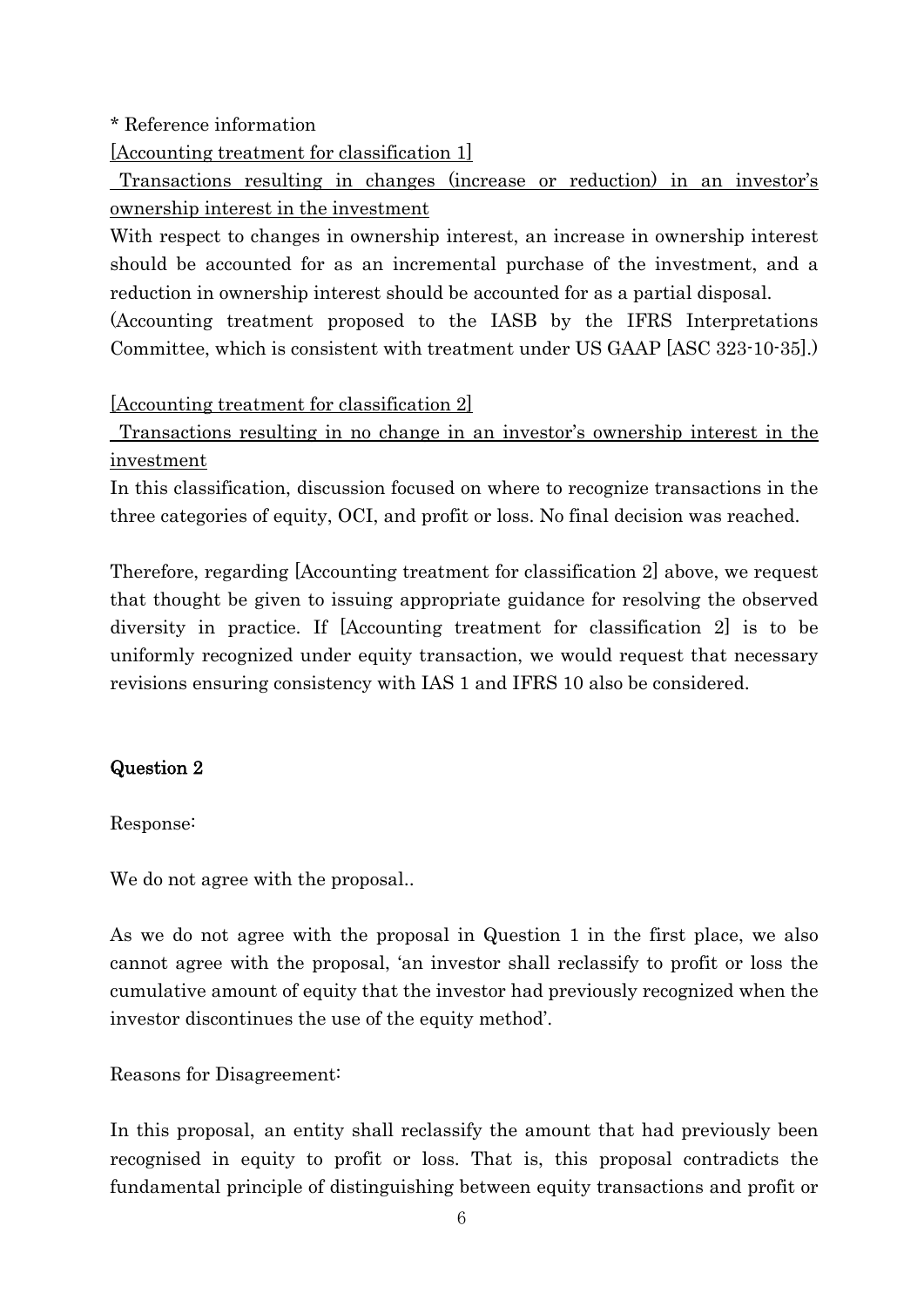loss transaction. In other words, this proposal would newly require an equity item—in addition to OCI items—to be reclassified to profit or loss under IFRS. Normally, it would be necessary to justify such a proposal and to specify its conceptual position within the Conceptual Framework. Because this proposal has been presented with neither of the above, preparers of financial statements cannot effectively consider its contents.

# Question 3

We comment on "effective date and transition."

As stated above, we are opposed to the proposals made in this Exposure Draft. However, in the event that IAS 28 is revised in line with these proposals, in light of the burden to preparers, we would request that application be solely prospective (no retrospective application). We are opposed to mandating retrospective application for the following two reasons.

- 1. As transactions involving other net asset changes are wide-ranging, retrospectively revising financial statements regarding all such transactions would not be feasible from an operational perspective.
- 2. While the proposals contain theoretical problems, they are presented as a narrow-scope amendment to address the observed diversity in practice in the short term. In light of this fact, we feel that mandating retrospective application goes too far.